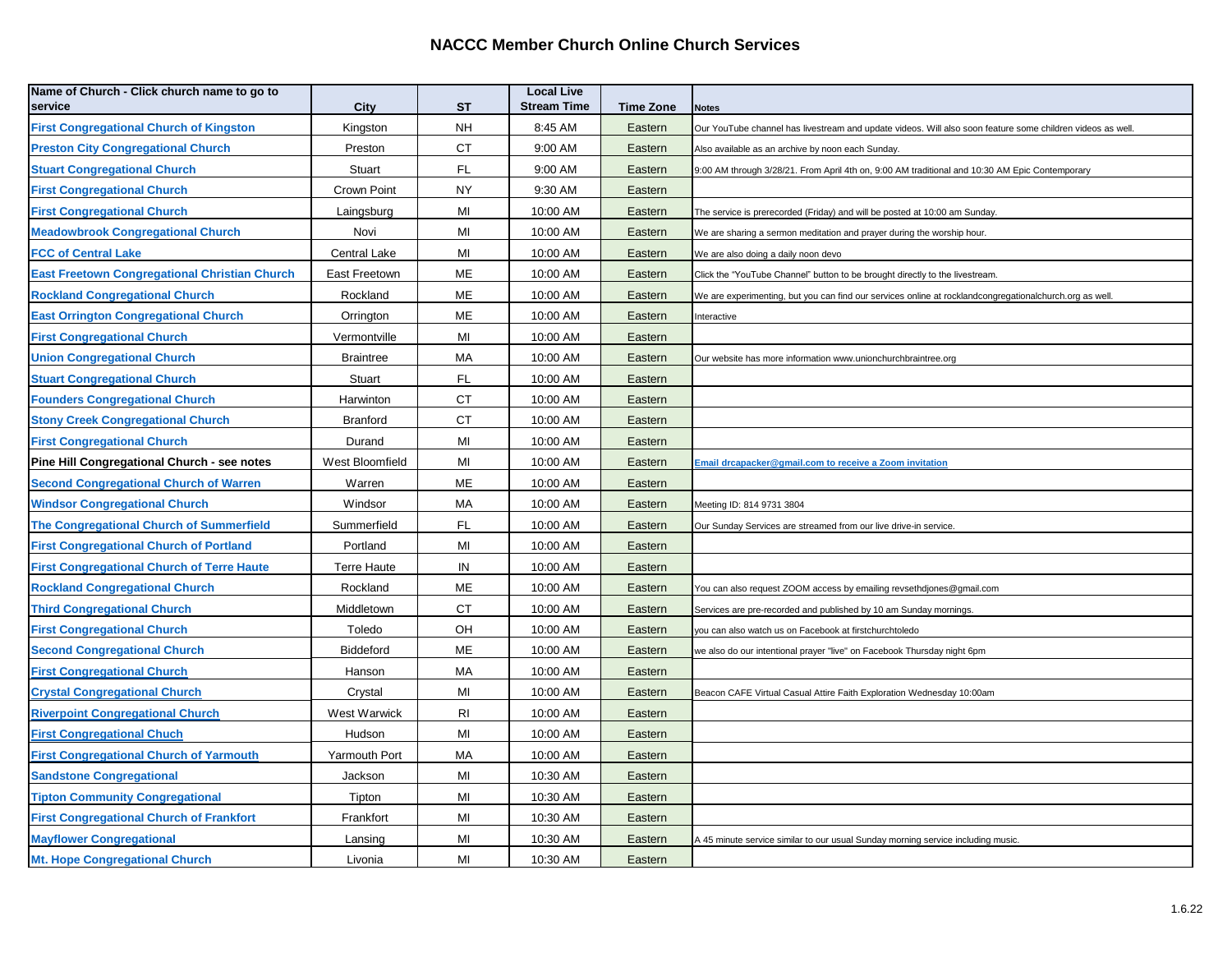## **NACCC Member Church Online Church Services**

| The Phoenix Congregational Fellowship               | <b>Terre Haute</b> | IN        | 10:30 AM | Eastern |                                                                                                                               |
|-----------------------------------------------------|--------------------|-----------|----------|---------|-------------------------------------------------------------------------------------------------------------------------------|
| <b>Gahanna Community Congregational Church</b>      | Gahanna            | OH        | 10:30 AM | Eastern | We do prayer, scripture, and a sermon live, and post a recording of a previous choir anthem sometime on Sunday morning        |
| <b>Arbor Grove Congregational Church</b>            | Jackson            | MI        | 10:30 AM | Eastern |                                                                                                                               |
| <b>North Congregational church</b>                  | Farmington Hills   | MI        | 10:30 AM | Eastern |                                                                                                                               |
| <b>Arbor Grove Congregational</b>                   | Jackson            | MI        | 10:30 AM | Eastern |                                                                                                                               |
| <b>Mayflower Congregational Church</b>              | Lansing            | MI        | 10:30 AM | Eastern | All worship services are available after the service time on our website, www.mayflowerchurch.com, under the Sermons & /      |
| <b>First Congregational Church</b>                  | Frostburg          | <b>MD</b> | 10:45 AM | Eastern | We are also doing online prayer meetings according to the Holy Spirits prompting.                                             |
| <b>Sturges Memorial Congregational Church</b>       | Port Huron         | MI        | 10:45 AM | Eastern | We celebrate the Lord's Supper weekly. Participants should have bread and juice on hand.                                      |
| <b>Flatbush Tompkins Congregational Church</b>      | Brooklyn           | <b>NY</b> | 11:00 AM | Eastern | We are a church open to all visitors who are looking for a place to worship in harmony.                                       |
| <b>Silver Lake Chapel</b>                           | Plympton           | МA        | 11:00 AM | Eastern |                                                                                                                               |
| <b>First Congregational Church of Pittsford, MI</b> | Pittsford          | MI        | 11:00 AM | Eastern | From the parsonage until stay-at-home order is lifted                                                                         |
| <b>Rapid River Congregational Church</b>            | <b>Rapid River</b> | MI        | 1:00 PM  | Eastern |                                                                                                                               |
| <b>First Congregational Church of Saugatuck</b>     | Saugatuck          | MI        | not live | Eastern | Service posted at 9:45am                                                                                                      |
| <b>Eagle Rock Congregational Church</b>             | Thomaston          | CT.       | not live | Eastern | Can be watched at anytime during the day, or any day. Our Daily Devotionals continue as usual.                                |
| The First Congregational Church of Marshfield       | Marshfield         | MA        | not live | Eastern | Pre-recorded and available from website and FB page The First Congregational Church of Marshfied                              |
| <b>Third Congregational Church</b>                  | Middletown         | <b>CT</b> | not live | Eastern | /ideotaped segments are uploaded to a church member's photography site. Use the Order of Worship provided to click on         |
| <b>First Congregational Church of Terre Haute</b>   | <b>Terre Haute</b> | IN        | not live | Eastern | You can find a link on the website each week to our YouTube playlist for worship.                                             |
| <b>Center Congregational Church</b>                 | Atlanta            | GA        | not live | Eastern | (the podcast is Formed By God's Word on Soundcloud.com)                                                                       |
| <b>East Orrington Congregational Church</b>         | Orrington          | ME        | not live | Eastern |                                                                                                                               |
| <b>First Congregational Church</b>                  | Roscommon          | MI        | not live | Eastern | Weekly services at facebook.com/fcc48653 posted by Saturday evening                                                           |
| <b>First Congregational Church</b>                  | Royal Oak          | MI        | not live | Eastern | Services are posted by midnight on Saturday.                                                                                  |
| <b>Colebrook Congregational Church</b>              | Colebrook          | <b>CT</b> | not live | Eastern |                                                                                                                               |
| <b>First Congregational Church of Wayne</b>         | Wayne              | MI        | not live | Eastern | Pastor Steve Schafer offers a mid-week message                                                                                |
| <b>Rockwood First Congregational Church</b>         | Rockwood           | MI        | not live | Eastern | Our Weekly Online Services are Available and Linked to our Home Page                                                          |
|                                                     |                    |           |          |         |                                                                                                                               |
| <b>First Congregational Church</b>                  | Toulon             | IL        | 9:00 AM  | Central | Also offering devotionals and kids' stories resources/links/live/recorded.                                                    |
| <b>First Congregational Church</b>                  | Ashland            | <b>NE</b> | 9:00 AM  | Central | Also available on YouTube                                                                                                     |
| <b>Ozaukee Congregational Church</b>                | Grafton            | WI        | 9:00 AM  | Central | and 10:30 AM Visit our website at occhurch.org and subscribe to our electronic bulletin to receive the live stream links each |
| <b>First Congregational Church of Peterson</b>      | Peterson           | IA        | 9:30 AM  | Central |                                                                                                                               |
| <b>Faith Community Church</b>                       | Franklin           | WI        | 9:30 AM  | Central | You can also find links on our webpage at www.faithcc.us                                                                      |
| <b>First Congregational Church</b>                  | Clear Lake         | IA        | 9:55 AM  | Central | <b>Bible teaching</b>                                                                                                         |
| <b>North Shore Congregational Church</b>            | Fox Point          | WI        | 10:00 AM | Central | like us and click on the fb link                                                                                              |
| <b>First Congregational Church</b>                  | Spencer            | IA        | 10:00 AM | Central |                                                                                                                               |
| <b>St. Jacobi Congregational</b>                    | Richfield          | WI        | 10:00 AM | Central | Connect via our Zoom link on webpage                                                                                          |
| <b>SouthCross Community Church</b>                  | <b>Burnsville</b>  | MN        | 10:00 AM | Central |                                                                                                                               |
| <b>Plymouth Congregational Church</b>               | Minneapolis        | MN        | 10:30 AM | Central |                                                                                                                               |
| <b>First Congregational Church</b>                  | Hutchinson         | KS        | 10:30 AM | Central | Also available @ www.firstcongrgationalchurch.tv                                                                              |
|                                                     |                    |           |          |         |                                                                                                                               |